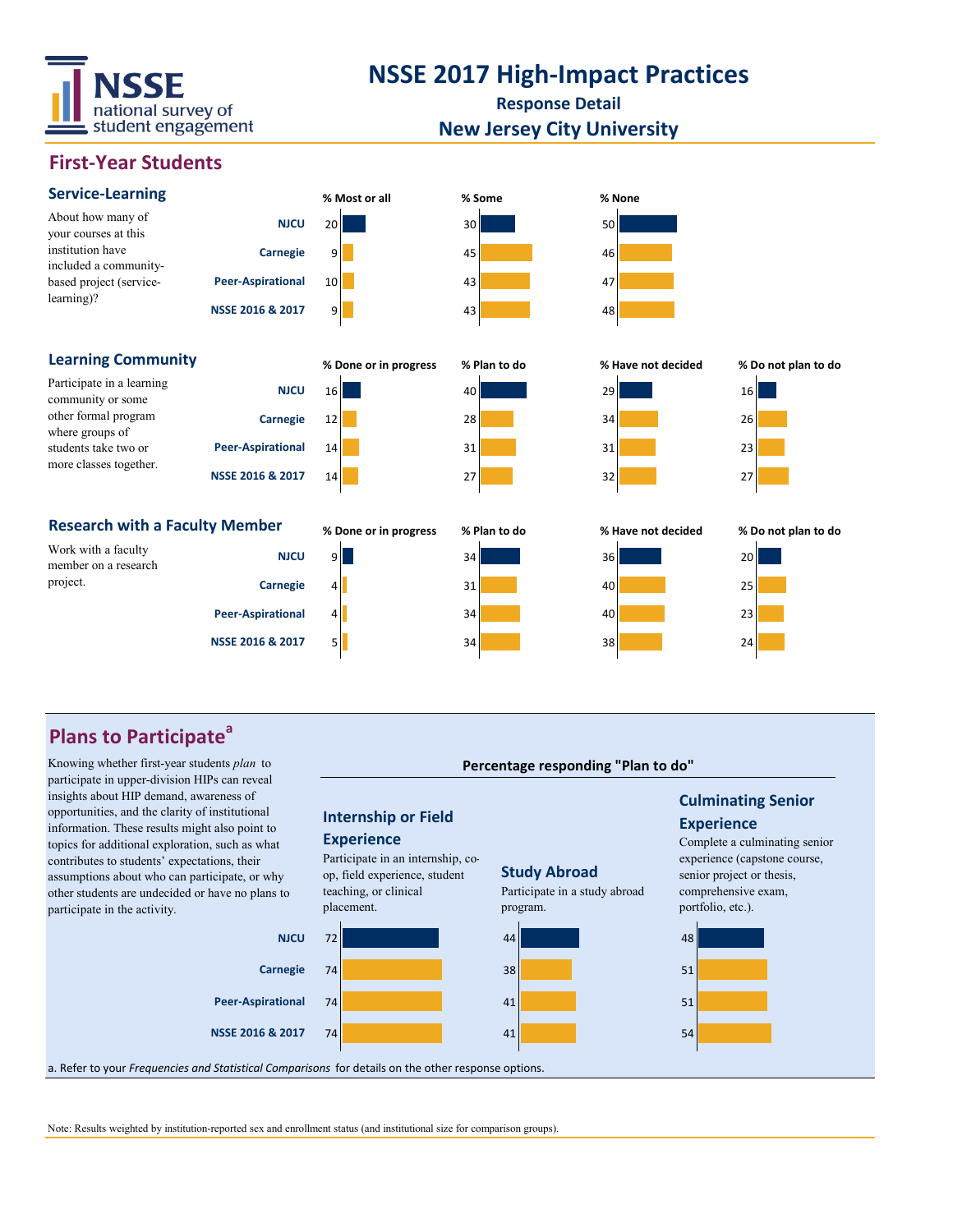

## **NSSE 2017 High-Impact Practices**

**Response Detail New Jersey City University**

45 24 10 21

### **Seniors**

| <b>Service-Learning</b>                                                                                                                     |                          | % Most or all         | % Some       | % None             |                     |
|---------------------------------------------------------------------------------------------------------------------------------------------|--------------------------|-----------------------|--------------|--------------------|---------------------|
| About how many of<br>your courses at this<br>institution have<br>included a community-<br>based project (service-<br>learning)?             | <b>NJCU</b>              | 16                    | 45           | 38                 |                     |
|                                                                                                                                             | <b>Carnegie</b>          | 13                    | 50           | 36                 |                     |
|                                                                                                                                             | <b>Peer-Aspirational</b> | 13                    | 48           | 39                 |                     |
|                                                                                                                                             | NSSE 2016 & 2017         | 12                    | 48           | 40                 |                     |
| <b>Learning Community</b>                                                                                                                   |                          | % Done or in progress | % Plan to do | % Have not decided | % Do not plan to do |
| Participate in a learning<br>community or some<br>other formal program<br>where groups of<br>students take two or<br>more classes together. | <b>NJCU</b>              | 21                    | 21           | 24                 | 34                  |
|                                                                                                                                             | <b>Carnegie</b>          | 23                    | 10           | 15                 | 52                  |
|                                                                                                                                             | <b>Peer-Aspirational</b> | 21                    | 14           | 18                 | 48                  |
|                                                                                                                                             | NSSE 2016 & 2017         | 23                    | 10           | 14                 | 53                  |
| <b>Research with a Faculty Member</b>                                                                                                       |                          | % Done or in progress | % Plan to do | % Have not decided | % Do not plan to do |
| Work with a faculty<br>member on a research<br>project.                                                                                     | <b>NJCU</b>              | 20                    | 22           | 25                 | 34                  |
|                                                                                                                                             | <b>Carnegie</b>          | 21                    | 13           | 17                 | 49                  |
|                                                                                                                                             | <b>Peer-Aspirational</b> | 17                    | 16           | 20                 | 46                  |
|                                                                                                                                             | NSSE 2016 & 2017         | 23                    | 12           | 15                 | 49                  |
| <b>Internship or Field Experience</b>                                                                                                       |                          | % Done or in progress | % Plan to do | % Have not decided | % Do not plan to do |
| Participate in an<br>internship, co-op, field<br>experience, student<br>teaching, or clinical<br>placement.                                 | <b>NJCU</b>              | 36                    | 32           | 15                 | 17                  |
|                                                                                                                                             | <b>Carnegie</b>          | 47                    | 28           | 9                  | 16                  |
|                                                                                                                                             | <b>Peer-Aspirational</b> | 43                    | 33           | 10                 | 14                  |
|                                                                                                                                             | NSSE 2016 & 2017         | 49                    | 24           | 10                 | 17                  |
| <b>Study Abroad</b>                                                                                                                         |                          | % Done or in progress | % Plan to do | % Have not decided | % Do not plan to do |
| Participate in a study<br>abroad program.                                                                                                   | <b>NJCU</b>              | $6 \blacksquare$      | 14           | 27                 | 53                  |
|                                                                                                                                             | <b>Carnegie</b>          | 10                    | 8            | 13                 | 69                  |
|                                                                                                                                             | <b>Peer-Aspirational</b> | 8                     | 11           | 16                 | 65                  |
|                                                                                                                                             | NSSE 2016 & 2017         | 14                    | 7            | 12                 | 67                  |
| <b>Culminating Senior Experience</b>                                                                                                        |                          | % Done or in progress | % Plan to do | % Have not decided | % Do not plan to do |
| Complete a culminating<br>senior experience                                                                                                 | <b>NJCU</b>              | 43                    | 25           | 16                 | 17                  |
| (capstone course, senior                                                                                                                    | <b>Carnegie</b>          | 44                    | 24           | 10                 | 21                  |
| project or thesis,<br>comprehensive exam,                                                                                                   | <b>Peer-Aspirational</b> | 40                    | 26           | 12                 | 21                  |

Note: Results weighted by institution-reported sex and enrollment status (and institutional size for comparison groups).

**NSSE 2016 & 2017**

portfolio, etc.).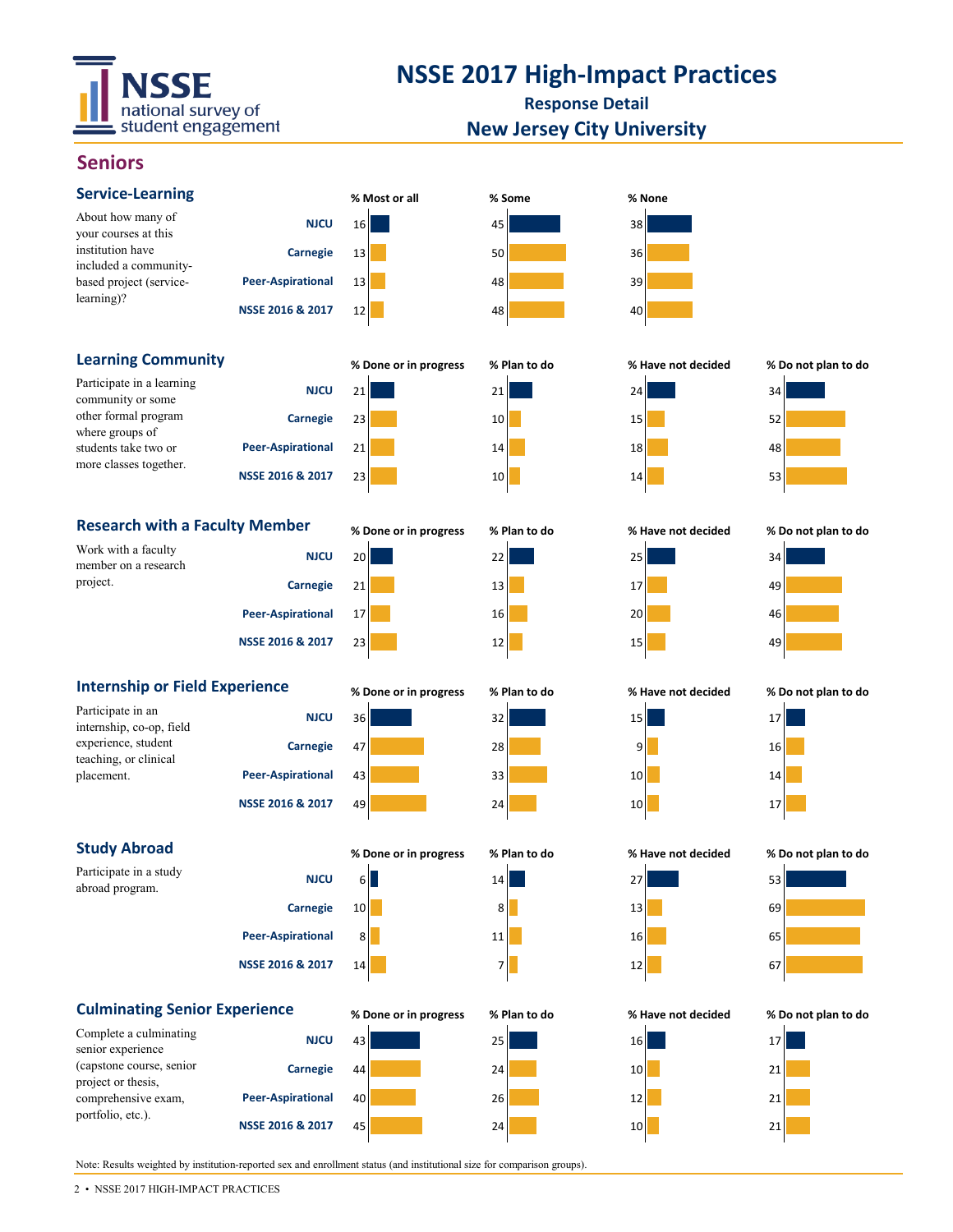## ISSE national survey of student engagement

## **NSSE 2017 Multi-Year Report**

**High-Impact Practices**

**Research with Faculty**

#### **New Jersey City University**

Due to their positive associations with student learning and retention, special undergraduate opportunities are designated "high-impact." The figures below display first-year students' participation, or intent to participate, in High-Impact Practices (HIPs) by year. See page 13 for detailed statistics. For more information, refer to your *High-Impact Practices* report.

#### **High-Impact Practices: First-year students**







#### **Overall first-year HIP participation**

The figure below displays the percentages of firstyear students who participated in one, and two or more, HIPs. The figure is limited to participation in a learning community, service-learning, and research with faculty.



#### **Internship/Field Experience (Plan to do)**

100%



**Study Abroad (Plan to do)**

**Service-Learning (Some, most, or all courses)**

100%

100%





100%